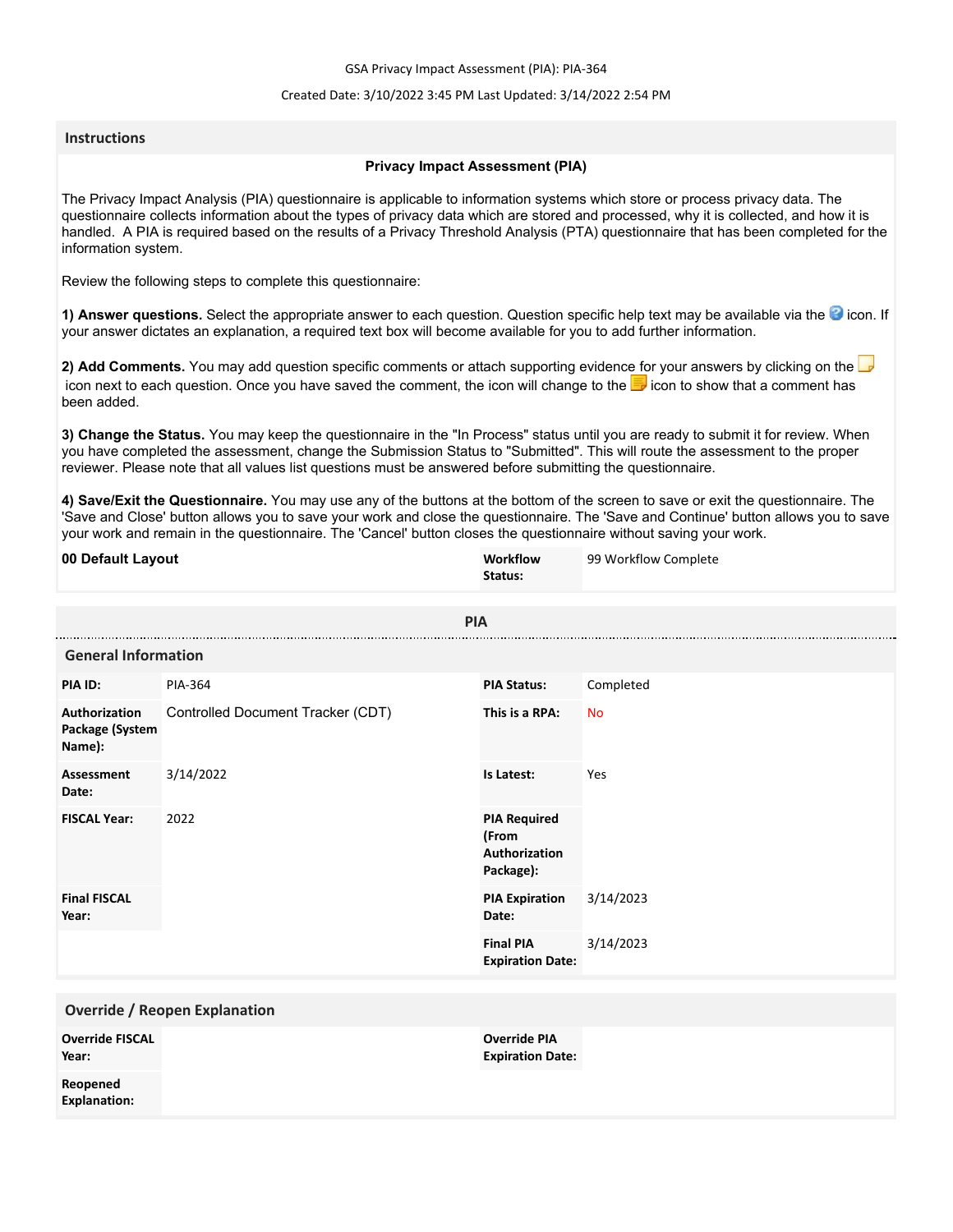|                              | <b>Other Stakeholders</b>                                                                                                                                    |                            |                                                                                                                                                                                                                                                                                                                                                                                                                                                                                                                                                                                                                                                          |
|------------------------------|--------------------------------------------------------------------------------------------------------------------------------------------------------------|----------------------------|----------------------------------------------------------------------------------------------------------------------------------------------------------------------------------------------------------------------------------------------------------------------------------------------------------------------------------------------------------------------------------------------------------------------------------------------------------------------------------------------------------------------------------------------------------------------------------------------------------------------------------------------------------|
|                              | <b>Stakeholders (not in Approval Process)</b>                                                                                                                |                            |                                                                                                                                                                                                                                                                                                                                                                                                                                                                                                                                                                                                                                                          |
| <b>System Owner</b><br>(SO): | McFerren, Chris A.                                                                                                                                           | Authorization<br>Official: | DelNegro, Elizabeth F                                                                                                                                                                                                                                                                                                                                                                                                                                                                                                                                                                                                                                    |
| <b>System Owner (eMail)</b>  |                                                                                                                                                              |                            |                                                                                                                                                                                                                                                                                                                                                                                                                                                                                                                                                                                                                                                          |
| Name (Full)                  |                                                                                                                                                              |                            |                                                                                                                                                                                                                                                                                                                                                                                                                                                                                                                                                                                                                                                          |
| Chris McFerren               |                                                                                                                                                              |                            |                                                                                                                                                                                                                                                                                                                                                                                                                                                                                                                                                                                                                                                          |
|                              | <b>Authorization Official (eMail)</b>                                                                                                                        |                            |                                                                                                                                                                                                                                                                                                                                                                                                                                                                                                                                                                                                                                                          |
| Name (Full)                  |                                                                                                                                                              |                            |                                                                                                                                                                                                                                                                                                                                                                                                                                                                                                                                                                                                                                                          |
| Elizabeth Delnegro           |                                                                                                                                                              |                            |                                                                                                                                                                                                                                                                                                                                                                                                                                                                                                                                                                                                                                                          |
|                              |                                                                                                                                                              |                            |                                                                                                                                                                                                                                                                                                                                                                                                                                                                                                                                                                                                                                                          |
| <b>PIA Overview</b>          |                                                                                                                                                              |                            |                                                                                                                                                                                                                                                                                                                                                                                                                                                                                                                                                                                                                                                          |
|                              | A.System Name: A. System, Application, or Project Name:                                                                                                      |                            | Controlled Document Tracker (CDT)                                                                                                                                                                                                                                                                                                                                                                                                                                                                                                                                                                                                                        |
| <b>B.Includes:</b>           | B. System, application, or project includes information about:                                                                                               |                            | CDT includes information about Controlled<br>Documents. Controlled Documents include<br>official agency correspondence to Members of<br>Congress, other governmental agencies, key<br>stakeholders, and constituents. Controlled<br>documents also include agency-initiated<br>documents, including spend plans,<br>prospectuses, orders, delegations of authority,<br>internal policy, Instructional Letters,<br>memorandums of agreement or understanding,<br>and proposed regulatory changes. The various<br>documents may reference members of the<br>public, Federal, State, local, and foreign<br>government officials, vendors, and contractors.  |
| <b>C.Categories:</b>         | C. For the categories listed above, how many records are there<br>for each?                                                                                  |                            | There are a total of 44,000+- records in the<br>system in its entirety. While some "may<br>contain PIIâ€, the majority of those records only<br>contain information on GSA associates, as such<br>is not considered PII.                                                                                                                                                                                                                                                                                                                                                                                                                                 |
| D.Data<br>Elements:          | D. System, application, or project includes these data elements:                                                                                             |                            | System information includes correspondences<br>and documents and, in addition to work contact<br>information, may also include the following<br>specific types of data: â- Personal full name<br>â- Personal physical address â- Personal<br>phone number â- Personal email address â-<br>Employer information and address, for example,<br>for Federal employees or contractors regarding<br>facility or employment concern â- Dun &<br>Bradstreet and/or Tax ID numbers â- Names<br>and email addresses (personal or work) may be<br>stored in searchable data fields, but other data<br>would be contained in documents attached to<br>system records |
| Overview:                    |                                                                                                                                                              |                            |                                                                                                                                                                                                                                                                                                                                                                                                                                                                                                                                                                                                                                                          |
| PIA-0.1:                     | Is this a new PIA or Recertification request?                                                                                                                |                            | <b>Annual Recertification</b>                                                                                                                                                                                                                                                                                                                                                                                                                                                                                                                                                                                                                            |
| PIA-0.<br>1Changes:          | If you are reviewing this for annual recertification, please confirm if Yes, there are changes<br>there are any changes in the system since last signed PIA? |                            |                                                                                                                                                                                                                                                                                                                                                                                                                                                                                                                                                                                                                                                          |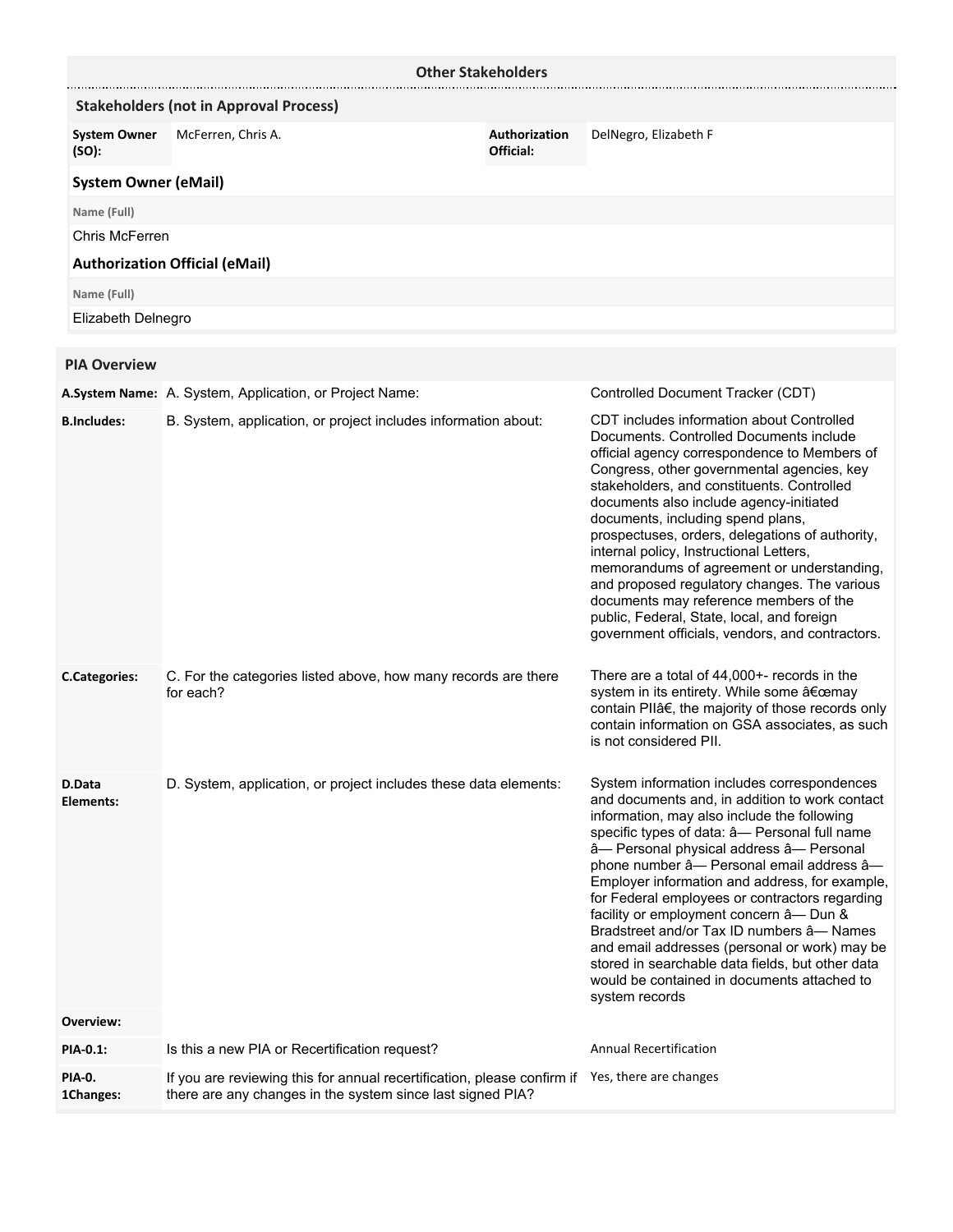## **Comments**

| <b>Question Name</b>                                                         | Submitter                                                                                                                                 | Date | Comment                                                           | Attachment                                                                                                                                                                                                                                                                                                                                                                                                                                                                                                                                                                                                                                                                                                                                                                                                                                                                                                                                                                                                                                                                                                                                                |
|------------------------------------------------------------------------------|-------------------------------------------------------------------------------------------------------------------------------------------|------|-------------------------------------------------------------------|-----------------------------------------------------------------------------------------------------------------------------------------------------------------------------------------------------------------------------------------------------------------------------------------------------------------------------------------------------------------------------------------------------------------------------------------------------------------------------------------------------------------------------------------------------------------------------------------------------------------------------------------------------------------------------------------------------------------------------------------------------------------------------------------------------------------------------------------------------------------------------------------------------------------------------------------------------------------------------------------------------------------------------------------------------------------------------------------------------------------------------------------------------------|
| No Records Found                                                             |                                                                                                                                           |      |                                                                   |                                                                                                                                                                                                                                                                                                                                                                                                                                                                                                                                                                                                                                                                                                                                                                                                                                                                                                                                                                                                                                                                                                                                                           |
|                                                                              |                                                                                                                                           |      |                                                                   |                                                                                                                                                                                                                                                                                                                                                                                                                                                                                                                                                                                                                                                                                                                                                                                                                                                                                                                                                                                                                                                                                                                                                           |
| 1.0 Purpose of Collection                                                    |                                                                                                                                           |      |                                                                   |                                                                                                                                                                                                                                                                                                                                                                                                                                                                                                                                                                                                                                                                                                                                                                                                                                                                                                                                                                                                                                                                                                                                                           |
| <b>PIA-1.1:</b>                                                              | What legal authority and/or agreements allow GSA to collect,<br>maintain, use, or disseminate the information?                            |      |                                                                   | There are many legal authorities that allow or<br>require GSA to track controlled documents and<br>collect the PII they may contain, including but<br>not limited to 5 U.S.C. 301 and 41 U.S.C. §<br>31.3101.                                                                                                                                                                                                                                                                                                                                                                                                                                                                                                                                                                                                                                                                                                                                                                                                                                                                                                                                             |
| <b>PIA-1.2:</b>                                                              | Is the information searchable by a personal identifier, for example<br>a name or Social Security number?                                  |      |                                                                   | Yes                                                                                                                                                                                                                                                                                                                                                                                                                                                                                                                                                                                                                                                                                                                                                                                                                                                                                                                                                                                                                                                                                                                                                       |
| PIA-1.2a:                                                                    | If so, what Privacy Act System of Records Notice(s) (SORN(s))<br>applies to the information being collected?                              |      |                                                                   | <b>Existing SORN applicable</b>                                                                                                                                                                                                                                                                                                                                                                                                                                                                                                                                                                                                                                                                                                                                                                                                                                                                                                                                                                                                                                                                                                                           |
|                                                                              |                                                                                                                                           |      | PIA-1.2 System<br><b>Of Record</b><br><b>Notice (SORN)</b><br>CR: |                                                                                                                                                                                                                                                                                                                                                                                                                                                                                                                                                                                                                                                                                                                                                                                                                                                                                                                                                                                                                                                                                                                                                           |
| PIA-1.2 System<br>of Records<br>Notice(s)<br>(Legacy Text):                  | What System of Records Notice(s) apply/applies to the<br>information?                                                                     |      |                                                                   | Yes, SORN GSA/CIO-3, GSA Enterprise<br>Organization of Google Applications and<br>SalesForce.com applies to the information.<br>Controlled document records (CDR) are each<br>given a unique identifier (UI). Those UIs are the<br>first of three primary methods for searching the<br>system. The second primary search tool is for<br>the GSA employee assigned to the CDR as the<br>owner or assignee. The third primary search<br>tool is by approver, which would also list only<br>GSA employees. CDRs also contain a<br>searchable summary field that contains a<br>description of the issue and, if a Member of<br>Congress made the request, will include the<br>name of that Senator or Representative. CDT<br>policy and practice prohibits the inclusion of any<br>other name, whether member of the public or<br>agency employee, to be contained in that field.<br>Additionally, CDT documents, such as word<br>docs and pdfs, may be titled with the last name<br>of a Member of Congress. Salesforce permits<br>searches of file names. As such, it is possible to<br>create a listing of requests by Senator or<br>Representative names. |
| <b>PIA-1.2b:</b>                                                             | Explain why a SORN is not required.                                                                                                       |      |                                                                   |                                                                                                                                                                                                                                                                                                                                                                                                                                                                                                                                                                                                                                                                                                                                                                                                                                                                                                                                                                                                                                                                                                                                                           |
| <b>PIA-1.3:</b>                                                              | Has an information collection request (ICR) been submitted to or<br>approved by the Office of Management and Budget (OMB)?                |      |                                                                   | No                                                                                                                                                                                                                                                                                                                                                                                                                                                                                                                                                                                                                                                                                                                                                                                                                                                                                                                                                                                                                                                                                                                                                        |
| <b>PIA-1.3</b><br><b>Information</b><br><b>Collection</b><br><b>Request:</b> | Provide the relevant names, OMB control numbers, and expiration<br>dates.                                                                 |      |                                                                   |                                                                                                                                                                                                                                                                                                                                                                                                                                                                                                                                                                                                                                                                                                                                                                                                                                                                                                                                                                                                                                                                                                                                                           |
| <b>PIA-1.4:</b>                                                              | What is the records retention schedule for the information<br>system(s)? Explain how long and for what reason the information<br>is kept. |      |                                                                   | Several records retention schedules will be<br>applied to content stored in this application. The<br>common retention instruction is to retain these<br>documents for 15 fiscal years and then<br>accession them to NARA as permanent<br>records. The information is retained as a record<br>of the final document, letter, directive, report, or<br>matter on the issue for later reference and as a<br>record of approval or consensus or agreement                                                                                                                                                                                                                                                                                                                                                                                                                                                                                                                                                                                                                                                                                                     |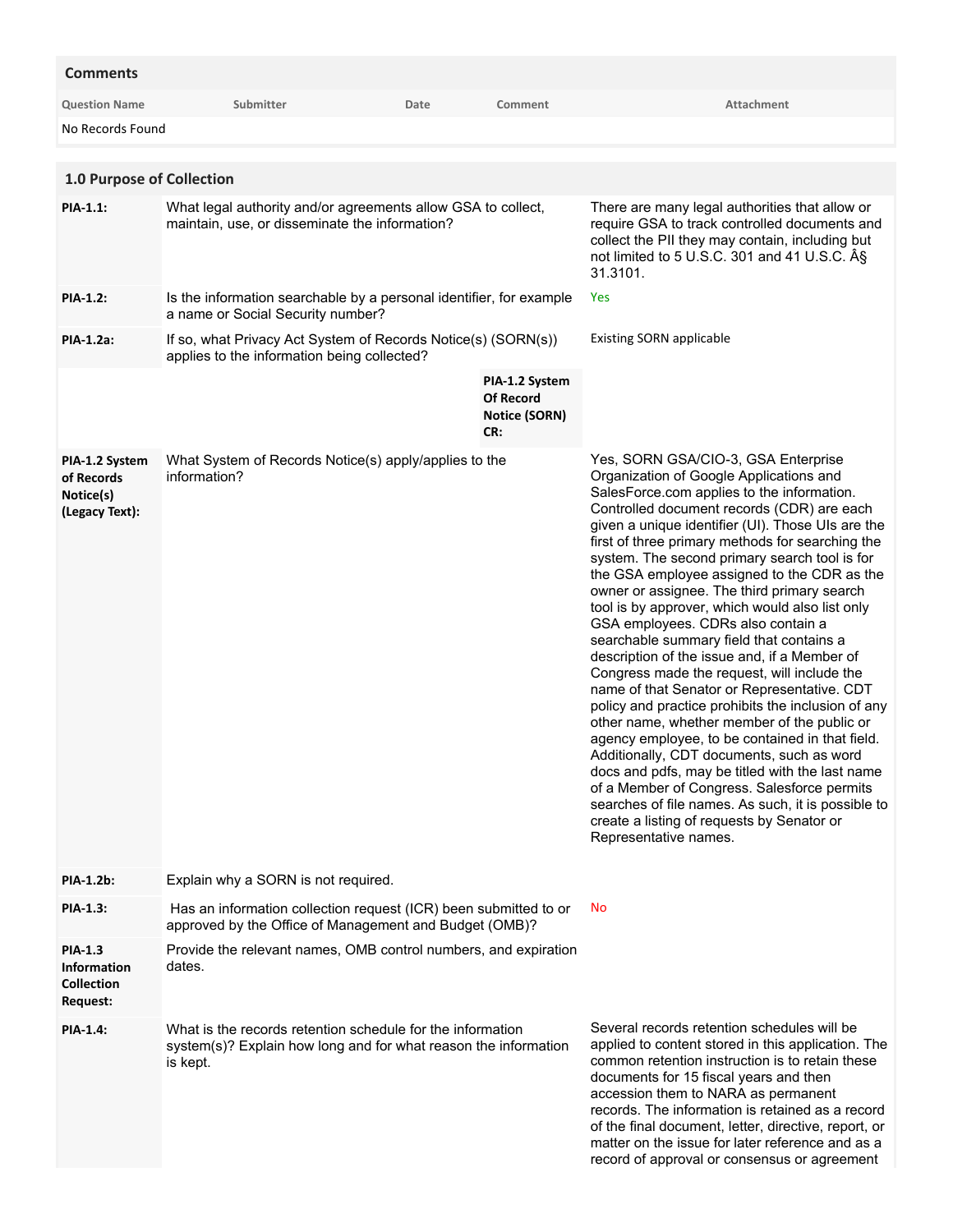on behalf of GSA. Decisions, Issuances, and Directives Legal Citation: DAA-0269-2016- 0006-0001 (269.11/010) Description: This series covers decision papers, interpretation of laws and directives, and issuances issued by Heads of Staff and Services Offices and the Administrator's Office, and security directives issued under the Information Security Oversight Orders (ISOO). Retention Instructions: Permanent. Cut off at the end of the fiscal year when issued. Transfer to NARA 15 years after cutoff. Annual Significant Reports and Studies Legal Citation: DAA-0269-2016- 0006-0003 (269.11/020) Description: This series includes documents created in reporting on management improvement goals, progress reports, and accomplishments for GSA internal and external Government-wide programs. Also included in this series are special studies conducted at the request of the Congress, the Office of Management and Budget (OMB), or the Office of Personnel Management (OPM), and the GSA Annual Report issued by the Administrator's Office and related records. Retention Instructions: Permanent. Cut off at the end of the fiscal year that the report has been issued. Transfer to NARA 15 years after cutoff. Strategic Evaluation and Planning Records Legal Citation: DAA-0269-2016-0006- 0006 (269.11/030) Description: This series is concerned with all documents created in studying, proposing, reviewing, and assisting in changes in organization, function, and relationships of services, staff offices and regional offices. Included are organizational proposals, justifications, analyses of present and proposed arrangements, workloads, staffing patterns, current and proposed organization charts, functional statements, management studies, strategic plans, and related records. The files include disapproved proposals, comments on other organization studies, and records related to the changes to the GSA Organization. Retention Instructions: Permanent. Cutoff 1 year at the end of the fiscal year when issued, Transfer to NARA 15 years after cutoff. Significant Prepared Communications Records Legal Citation: DAA-0269-2016-0007-0001 (269.12/010) Description: Speeches and communications by Heads of Staff and Service Offices (HSSOs) as well as the Administrator's office, biographies of Administrator, Regional Administrators, HSSOs, and Commissioners. Also included are record copies of GSA press releases; record copies of internal and external newsletters, and related records. Retention Instructions: Permanent. Cut off at the end of the fiscal year when issued. Transfer to NARA 15 years after cutoff. Legislative and Congressional Affairs Program Reports Legal Citation: DAA-0269-2016-0008- 0003(269.13/020) Description: Documents created in preparing and disseminating information reflecting content and status of the GSA legislative program, including reports of general information on, or status of, the legislative program, correspondence, and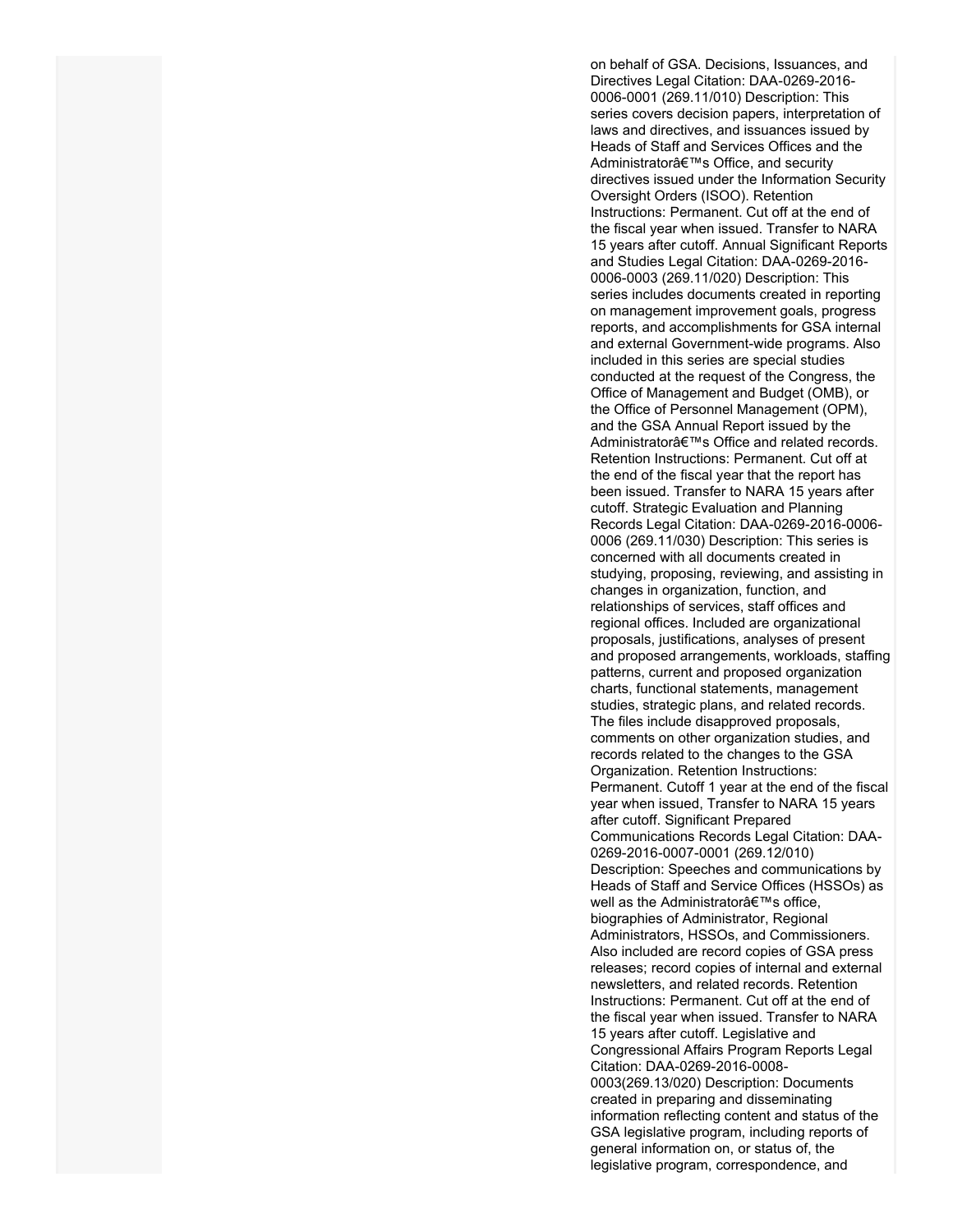related records. Retention Instructions: Permanent. Cut off at the end of the fiscal year when the report is issued. Transfer to NARA 15 years after cutoff. Annual and Semiannual Management Reports to the Congress and GAO/IG Act Report and Response to OIG Semiannual Reports Legal Citation: DAA-0269- 2016-0003-0001 (269.14/010) Description: This series comprises regular reports made to external agencies (such as the Congress, etc.). This report describes, for that specific reporting period, (1) the implementation of the recommendations by GSA Management contained in audit reports issued by the Office of the Inspector General (OIG), and (2) a report of cases where final action has not been taken on an audit one year after the date of the management decision. Retention Instructions: Permanent. Cut off at the end of the fiscal year after the report is issued. Transfer to NARA 15 years after cutoff.

### **2.0 Openness and Transparency**

| $PIA-2.1$ : | Will individuals be given notice before the collection, maintenance, Yes<br>use or dissemination and/or sharing of personal information about<br>them? |  |
|-------------|--------------------------------------------------------------------------------------------------------------------------------------------------------|--|
|             | <b>PIA-2. 1Explain:</b> If not, please explain.                                                                                                        |  |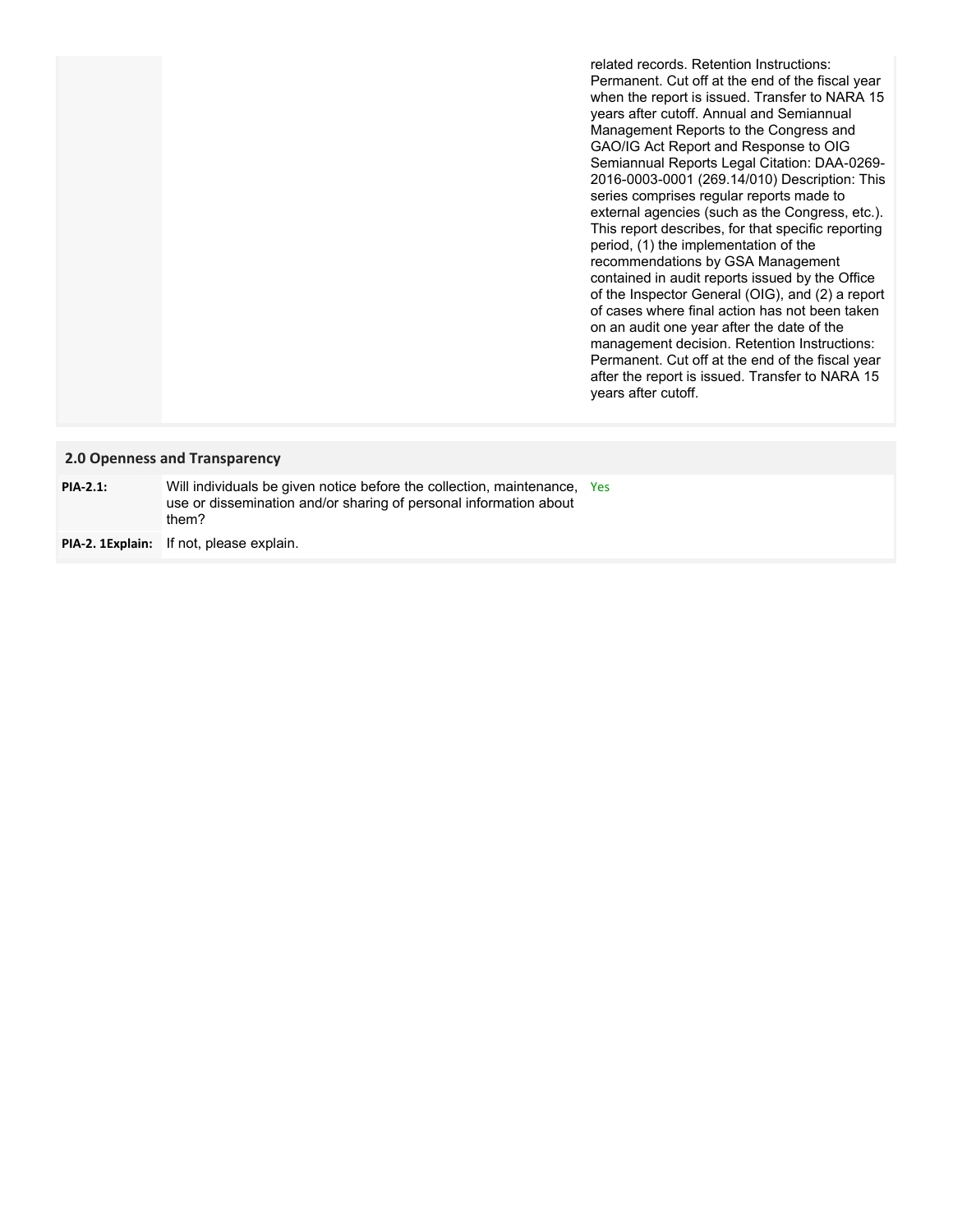| <b>3.0 Data Minimization</b> |                                                                                                |                                                                                                                                                                                                                                                                                                                                                                                                                                                                                                                                                                                                                                                                                                                                                                                                                                                                                                                                                                                                                                                                          |
|------------------------------|------------------------------------------------------------------------------------------------|--------------------------------------------------------------------------------------------------------------------------------------------------------------------------------------------------------------------------------------------------------------------------------------------------------------------------------------------------------------------------------------------------------------------------------------------------------------------------------------------------------------------------------------------------------------------------------------------------------------------------------------------------------------------------------------------------------------------------------------------------------------------------------------------------------------------------------------------------------------------------------------------------------------------------------------------------------------------------------------------------------------------------------------------------------------------------|
| PIA-3.1:                     | Why is the collection and use of the PII necessary to the project or<br>system?                | Contact information, such as name and address<br>(email or other), are needed to resolve the<br>inquiry and communicate with the individual<br>who made the inquiry. GSA cannot provide an<br>answer if the individual involved is unknown or<br>there is no way to contact the individual who<br>requested the answer.                                                                                                                                                                                                                                                                                                                                                                                                                                                                                                                                                                                                                                                                                                                                                  |
| <b>PIA-3.2:</b>              | Will the system, application, or project create or aggregate new<br>data about the individual? | No                                                                                                                                                                                                                                                                                                                                                                                                                                                                                                                                                                                                                                                                                                                                                                                                                                                                                                                                                                                                                                                                       |
| <b>PIA-3.</b><br>2Explained: | If so, how will this data be maintained and used?                                              |                                                                                                                                                                                                                                                                                                                                                                                                                                                                                                                                                                                                                                                                                                                                                                                                                                                                                                                                                                                                                                                                          |
| PIA-3.3:                     | What protections exist to protect the consolidated data and<br>prevent unauthorized access?    | This control is implemented by the Salesforce<br>Organization. Assigned authorizations for<br>controlling access are enforced through<br>Force.com Administration Setup Permission<br>Sets & Public Groups. 1.) Practice least<br>privilege permissions, where any user of the<br>CDT Salesforce app will have only the minimum<br>privileges necessary to perform their particular<br>job function. 2.) Assign a designated application<br>owner. That application owner will receive auto-<br>generated emails from the GSA Helpdesk<br>(ServiceNow) to review and either<br>approve/reject or ask for additional clarification<br>for any pending tickets regarding system<br>modifications (including adding users to access<br>the application); attend Security de-briefs, to<br>review and then digitally sign updated security<br>packages as appropriate and outlined by their<br>respective Security team; work with release<br>managers to determine appropriate date/timing<br>of deployment and any communication or<br>training surrounding those changes. |
| <b>PIA-3.4:</b>              | Will the system monitor the public, GSA employees, or<br>contractors?                          | None                                                                                                                                                                                                                                                                                                                                                                                                                                                                                                                                                                                                                                                                                                                                                                                                                                                                                                                                                                                                                                                                     |
|                              | PIA-3. 4Explain: Please elaborate as needed.                                                   | No, the system does not monitor the public,<br>employees or contractors.                                                                                                                                                                                                                                                                                                                                                                                                                                                                                                                                                                                                                                                                                                                                                                                                                                                                                                                                                                                                 |
| <b>PIA-3.5:</b>              | What kinds of report(s) can be produced on individuals?                                        | The only reports that can be produced on<br>individuals are when the individuals are GSA<br>employees or GSA contractors who are system<br>users. Reports cannot be produced on<br>individuals whose requests are being tracked in<br>CDT. The requestor's name is not included<br>in any data field.                                                                                                                                                                                                                                                                                                                                                                                                                                                                                                                                                                                                                                                                                                                                                                    |
| PIA-3.6:                     | Will the data included in any report(s) be de-identified?                                      | No                                                                                                                                                                                                                                                                                                                                                                                                                                                                                                                                                                                                                                                                                                                                                                                                                                                                                                                                                                                                                                                                       |
| PIA-3. 6Explain:             | If so, what process(es) will be used to aggregate or de-identify the<br>data?                  |                                                                                                                                                                                                                                                                                                                                                                                                                                                                                                                                                                                                                                                                                                                                                                                                                                                                                                                                                                                                                                                                          |
|                              | PIA-3.6Why Not: Why will the data not be de-identified?                                        | Controlled Document Tracker reports do not<br>contain data fields with PII, therefore, we will not<br>be de-identifying any reports data.                                                                                                                                                                                                                                                                                                                                                                                                                                                                                                                                                                                                                                                                                                                                                                                                                                                                                                                                |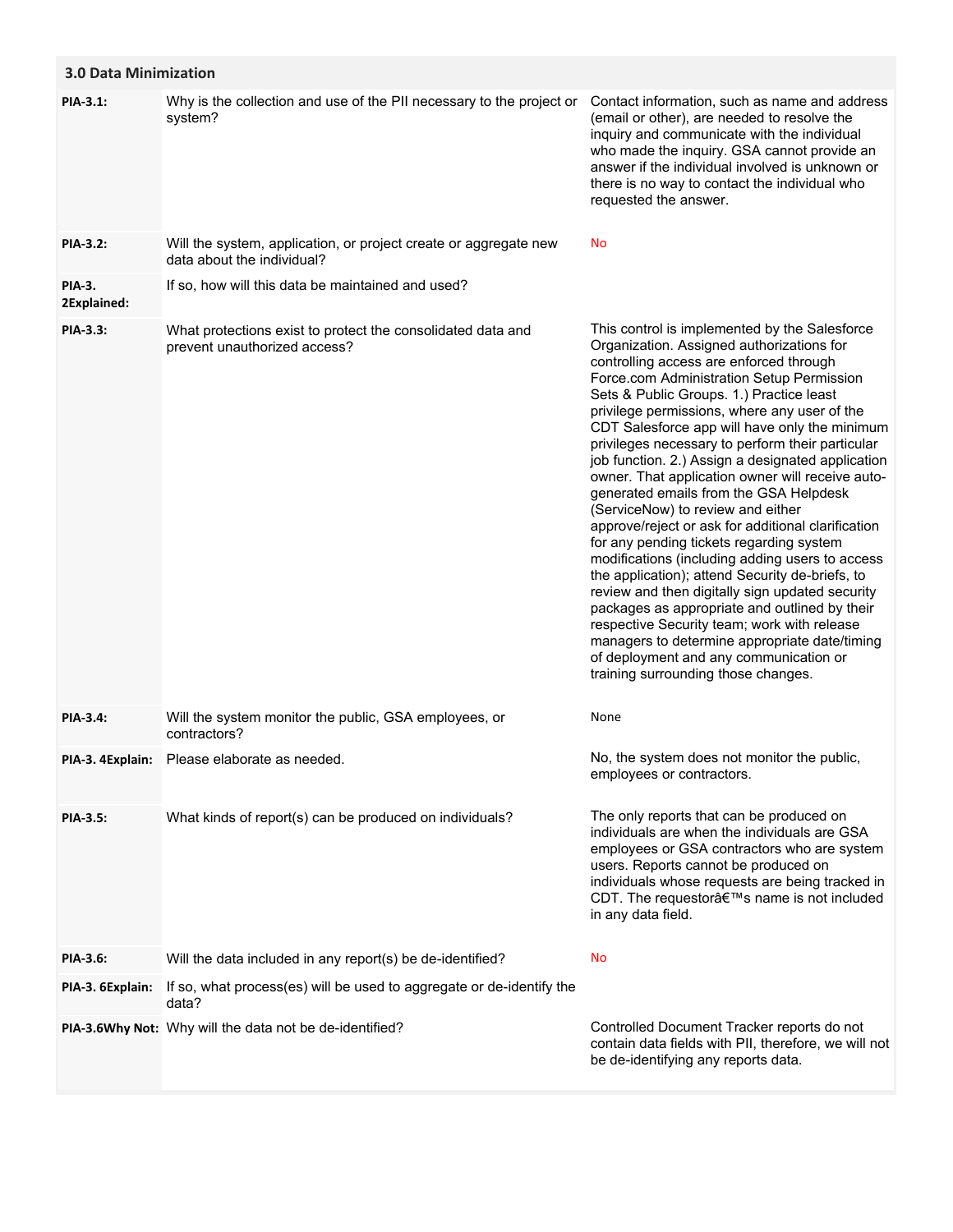|                                | 4.0 Limits on Using and Sharing Information                                                                                                                |                                                                                                                                                                                                                                                                                                                                                                                                                                                                     |  |  |
|--------------------------------|------------------------------------------------------------------------------------------------------------------------------------------------------------|---------------------------------------------------------------------------------------------------------------------------------------------------------------------------------------------------------------------------------------------------------------------------------------------------------------------------------------------------------------------------------------------------------------------------------------------------------------------|--|--|
| PIA-4.1:                       | Is the information in the system, application, or project limited to<br>only the information that is needed to carry out the purpose of the<br>collection? | Yes                                                                                                                                                                                                                                                                                                                                                                                                                                                                 |  |  |
| <b>PIA-4.2:</b>                | Will GSA share any of the information with other individuals,<br>federal and/or state agencies, or private-sector organizations?                           | <b>Other Individuals</b>                                                                                                                                                                                                                                                                                                                                                                                                                                            |  |  |
| PIA-4.2How:                    | If so, how will GSA share the information?                                                                                                                 | Yes. As part of sharing resolution of the inquiry<br>with the entity that had made the request on<br>behalf of the individual, GSA may occasionally<br>need to share personal information (such as a<br>name of business at which the individual is<br>employed) to the original congressional or<br>White House requester. In this situation, GSA<br>would actually be sharing such information only<br>with the entity that had originally provided it to<br>GSA. |  |  |
| PIA-4.3:                       | Is the information collected:                                                                                                                              | Directly from the Individual                                                                                                                                                                                                                                                                                                                                                                                                                                        |  |  |
| PIA-4.30ther<br>Source:        | What is the other source(s)?                                                                                                                               | Information is being directly provided by the<br>individuals or indirectly provided by parties<br>acting on behalf of the individual and whom the<br>individual had contacted. It is the responsibility<br>of the individual to assure the data provided is<br>correct.                                                                                                                                                                                             |  |  |
| <b>PIA-4.4:</b>                | Will the system, application, or project interact with other systems,<br>applications, or projects, either within or outside of GSA?                       | No                                                                                                                                                                                                                                                                                                                                                                                                                                                                  |  |  |
| PIA-4.4Who<br>How:             | If so, who and how?                                                                                                                                        |                                                                                                                                                                                                                                                                                                                                                                                                                                                                     |  |  |
| PIA-4. 4Formal<br>Agreement:   | Is a formal agreement(s) in place?                                                                                                                         | o                                                                                                                                                                                                                                                                                                                                                                                                                                                                   |  |  |
| <b>PIA-4.4No</b><br>Agreement: | Why is there not a formal agreement in place?                                                                                                              | There are no internal or external connections to<br>other systems.                                                                                                                                                                                                                                                                                                                                                                                                  |  |  |

# **5.0 Data Quality and Integrity**

| <b>PIA-5.1:</b> | How will the information collected, maintained, used, or<br>disseminated be verified for accuracy and completeness? | The Program Manager and Application Owner<br>are responsible for ensuring data is monitored<br>for relevance and accuracy. In addition, the<br>information is being directly provided by the<br>individuals or indirectly provided by parties<br>acting on behalf of the individual and whom the<br>individual had contacted. It is the responsibility<br>of the individual to assure the data provided is<br>correct. When an inquiry cannot be resolved,<br>Exec Sec personnel will contact the requester<br>(the individual or the White House or<br>congressional requester) to confirm the relevant<br>search information is correct. As long as there is<br>sufficient information to respond effectively,<br>there is sufficient data. When a response cannot<br>be provided because of insufficient data, as<br>noted above, steps are taken to obtain sufficient<br>information to respond or to determine that no<br>response can be made. |
|-----------------|---------------------------------------------------------------------------------------------------------------------|------------------------------------------------------------------------------------------------------------------------------------------------------------------------------------------------------------------------------------------------------------------------------------------------------------------------------------------------------------------------------------------------------------------------------------------------------------------------------------------------------------------------------------------------------------------------------------------------------------------------------------------------------------------------------------------------------------------------------------------------------------------------------------------------------------------------------------------------------------------------------------------------------------------------------------------------------|
|-----------------|---------------------------------------------------------------------------------------------------------------------|------------------------------------------------------------------------------------------------------------------------------------------------------------------------------------------------------------------------------------------------------------------------------------------------------------------------------------------------------------------------------------------------------------------------------------------------------------------------------------------------------------------------------------------------------------------------------------------------------------------------------------------------------------------------------------------------------------------------------------------------------------------------------------------------------------------------------------------------------------------------------------------------------------------------------------------------------|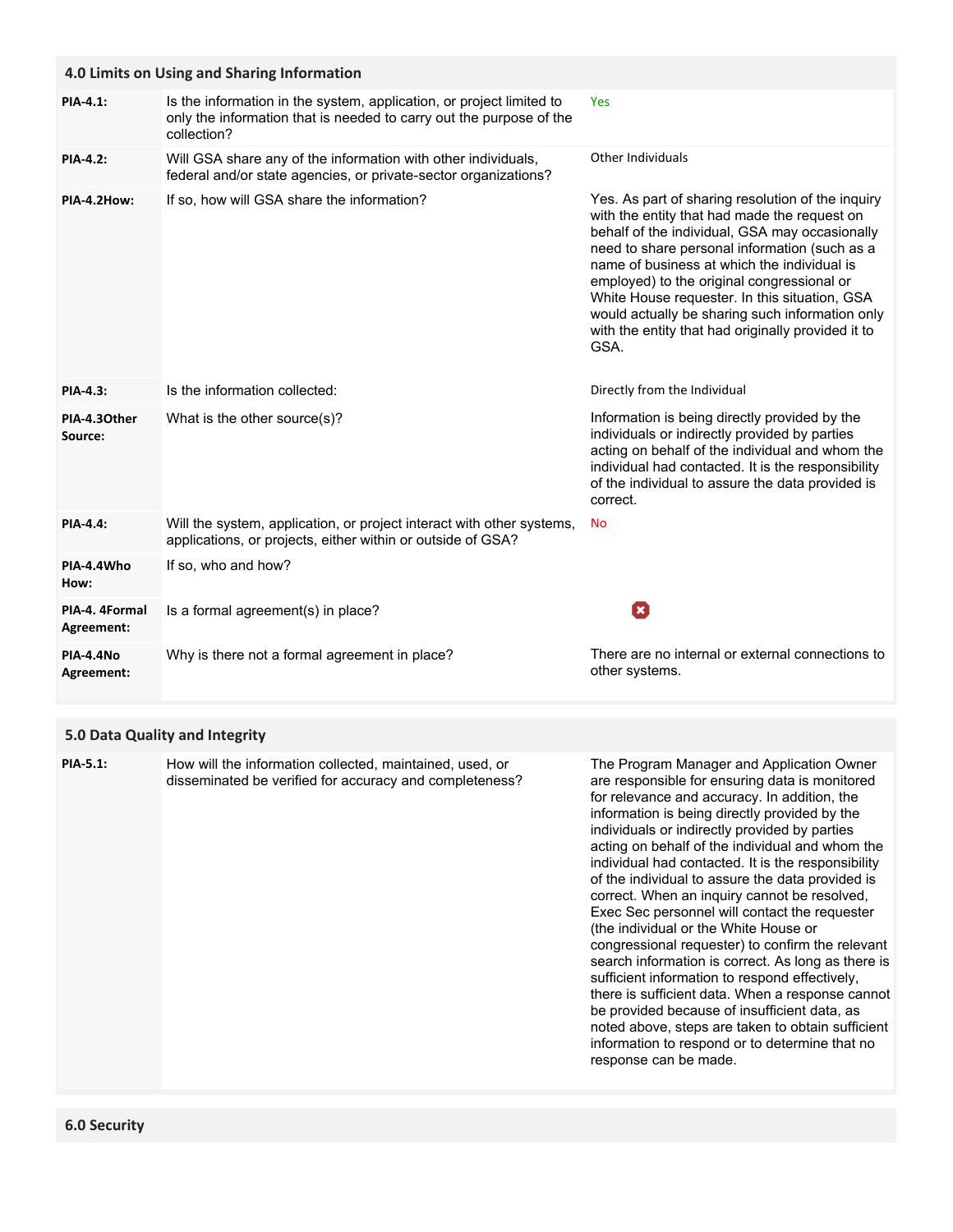| PIA-6.1a: | Who or what will have access to the data in the system,<br>application, or project? | CDT users who have a designated responsibility<br>and have been granted access to the<br>application.                                                                                                                                                                                                                                                                                                                                                                                                                                                                                                                                                                                                                                                                                                                                                                                                                                                                                                                                                                                                                                                                                                                                                                                                                                                                                                                                                                                                                                                                                                                                                                                                                                                                                                                                                                                                                                                                                                                                                                                                                                                                                                                                                                                                                                                                                                                                                                                                                                                                                                                                                                                                                                                                                                                                                                                                                                                                                                                                                                                          |
|-----------|-------------------------------------------------------------------------------------|------------------------------------------------------------------------------------------------------------------------------------------------------------------------------------------------------------------------------------------------------------------------------------------------------------------------------------------------------------------------------------------------------------------------------------------------------------------------------------------------------------------------------------------------------------------------------------------------------------------------------------------------------------------------------------------------------------------------------------------------------------------------------------------------------------------------------------------------------------------------------------------------------------------------------------------------------------------------------------------------------------------------------------------------------------------------------------------------------------------------------------------------------------------------------------------------------------------------------------------------------------------------------------------------------------------------------------------------------------------------------------------------------------------------------------------------------------------------------------------------------------------------------------------------------------------------------------------------------------------------------------------------------------------------------------------------------------------------------------------------------------------------------------------------------------------------------------------------------------------------------------------------------------------------------------------------------------------------------------------------------------------------------------------------------------------------------------------------------------------------------------------------------------------------------------------------------------------------------------------------------------------------------------------------------------------------------------------------------------------------------------------------------------------------------------------------------------------------------------------------------------------------------------------------------------------------------------------------------------------------------------------------------------------------------------------------------------------------------------------------------------------------------------------------------------------------------------------------------------------------------------------------------------------------------------------------------------------------------------------------------------------------------------------------------------------------------------------------|
| PIA-6.1b: | What is the authorization process to gain access?                                   | Salesforce administrative staff also have access<br>to the system. All Salesforce System<br>Administrators are required to have a GSA<br>Short Name Account (SNA). The SNA is used<br>to grant administrative access to workstations,<br>servers, or sensitive applications. Salesforce<br>System Administrators need administrative<br>access to Salesforce orgs and minor<br>applications in order to provide support to<br>Salesforce users and their associated<br>permissions, groups and sharing rules.<br>Additionally, they require administrative access<br>in order to effectively perform Salesforce<br>deployments and data loads. Salesforce<br>System Administrators are required to login with<br>a SNA token to keep their administrative duties<br>separated from their regular duties. System<br>changes made by these users will be tracked by<br>Created By & Modified By fields. Login activity<br>to the ORG is reviewed by the ISSO, per GSA<br>Policy, on a weekly basis. Additionally logs are<br>downloaded and archived/reviewed on a<br>monthly basis. Any unauthorized activity is<br>reported to the Information System Security<br>Manager (ISSM) and the GSA IT Service Desk<br>upon. All access is granted via a request made<br>to the GSA IT Service desk (Service Now),<br>which is then approved by the Salesforce minor<br>application owner. Once approved, the user is<br>then granted role-based access to the system<br>by system administrators. This application is<br>hosted in the Employee Engagement Org<br>(EEO) of Salesforce. All GSA employees and<br>contractors who require access to this<br>application must have either a Salesforce or<br>Salesforce Platform license within EEO as well<br>as one of the custom CDT Permission Sets in<br>order to have access to this application. System<br>Admins receive view/modify all access. A small<br>group of Exec Sec Admins, representing the<br>system owner, view all/modify some for control<br>and monitoring. All other users receive access<br>to controlled document records one record at a<br>time, to either approve or collaborate on the<br>drafting and clearance. Access is shared with<br>these users by one of the following: Exec Sec,<br>the Record owner, or an approver or<br>collaborator who has access to the record.<br>However, they must already have access to the<br>application via one of the aforementioned<br>permission sets or processes. Designated app<br>owners have control over approving/denying<br>user access requests (via ServiceNow).<br>Practice least privilege permissions, where any<br>user of the CDT Salesforce app will have only<br>the minimum privileges necessary to perform<br>their particular job function. Salesforce system<br>administrators operating within the Salesforce<br>EEO org are required to have Tier 2S clearance<br>to be granted their designated SNA<br>account/credential. All System Administrators<br>are required to access the system with provided<br>SNA credentials. Designated by OPM, Tier 2S |
|           |                                                                                     | clearance is a moderate risk (formerly MBI                                                                                                                                                                                                                                                                                                                                                                                                                                                                                                                                                                                                                                                                                                                                                                                                                                                                                                                                                                                                                                                                                                                                                                                                                                                                                                                                                                                                                                                                                                                                                                                                                                                                                                                                                                                                                                                                                                                                                                                                                                                                                                                                                                                                                                                                                                                                                                                                                                                                                                                                                                                                                                                                                                                                                                                                                                                                                                                                                                                                                                                     |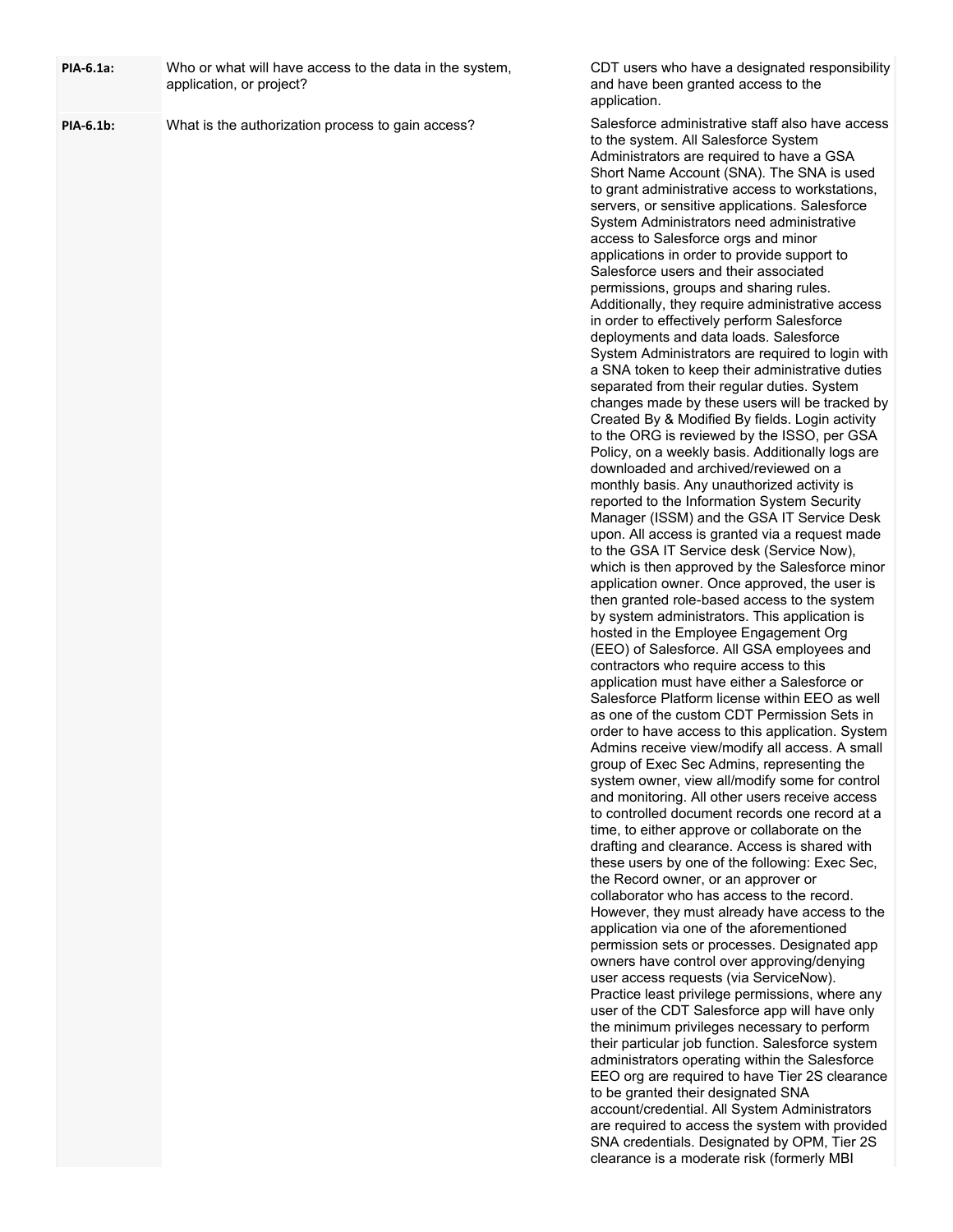Level 5B) required for Non-Sensitive Moderate Risk (Public Trust) positions. Using the aforementioned Profiles & Permissions the application allows users across GSA to set up primary controlled document records, and manage the collaboration, approval, and concurrence processes needed for the primary record. The application leverages a custom Salesforce.com data object to store information about the primary records, leverage Salesforce.com sharing settings and criteriabased sharing rules to control visibility and access to the primary records, and utilize a Visualforce user interface to allow users to add approvers and designate different approval types from one centralized approval step screen. Users' access to data is controlled by a combination of factors: alignment to an Exec Sec Admin Public Group, being owner or approver to a record, whether a record is manually shared with, etc. Manually in this context means that no one can see any documents unless they are in the process chain or given explicit access to a document. That assignment would be granted within the system and would be exclusive to internal GSA associates/contractors. The "users" in question are all GSA individuals as this is an internal use system. See the below paragraphs for detailed explanation on how this is restricted and controlled. The primary data object, "Controlled Documentâ€, is set as private in the organization-wide default setting. This will also be set irrespective of the role hierarchy. This ensures that records are private between users and offices. Role hierarchy is not in consideration since role hierarchy in the GSA EEO is not set up or maintained with authoritative data. Since "approval step†is a detail object to "controlled document†in a master-detail relationship, these records will inherit the access level from the master object "controlled documentâ€. All Chatter feeds and files will also inherit the primary record's access level. There will be four permission sets (PS) for this application. One PS provides Create-Read-Edit (CRE) access to the majority of users. A second PS gives Exec Sec Users access to more fields than the office level users. The third PS will be used by the "ExecSec Admin†users, who will be allowed to delete records. The fourth permission set, "Controlled Document Tracker - OCIA -CREâ€, is used by OCIA users to access only Contract Award Notification functionality which does not include any PII and is publicly available information. All users will need the Salesforce Platform license at the minimum. Users who are on Salesforce license do not need to be downgraded. However users who are on Chatter Free license need to get upgraded to a Platform license and profile in order to have access to this application. Per GSA Salesforce Technical Guideline, profiles "GSA System Administrator", and "GSA System Userâ€ will receive access to all objects and fields at the profile level. These administrative profiles also will modify all/view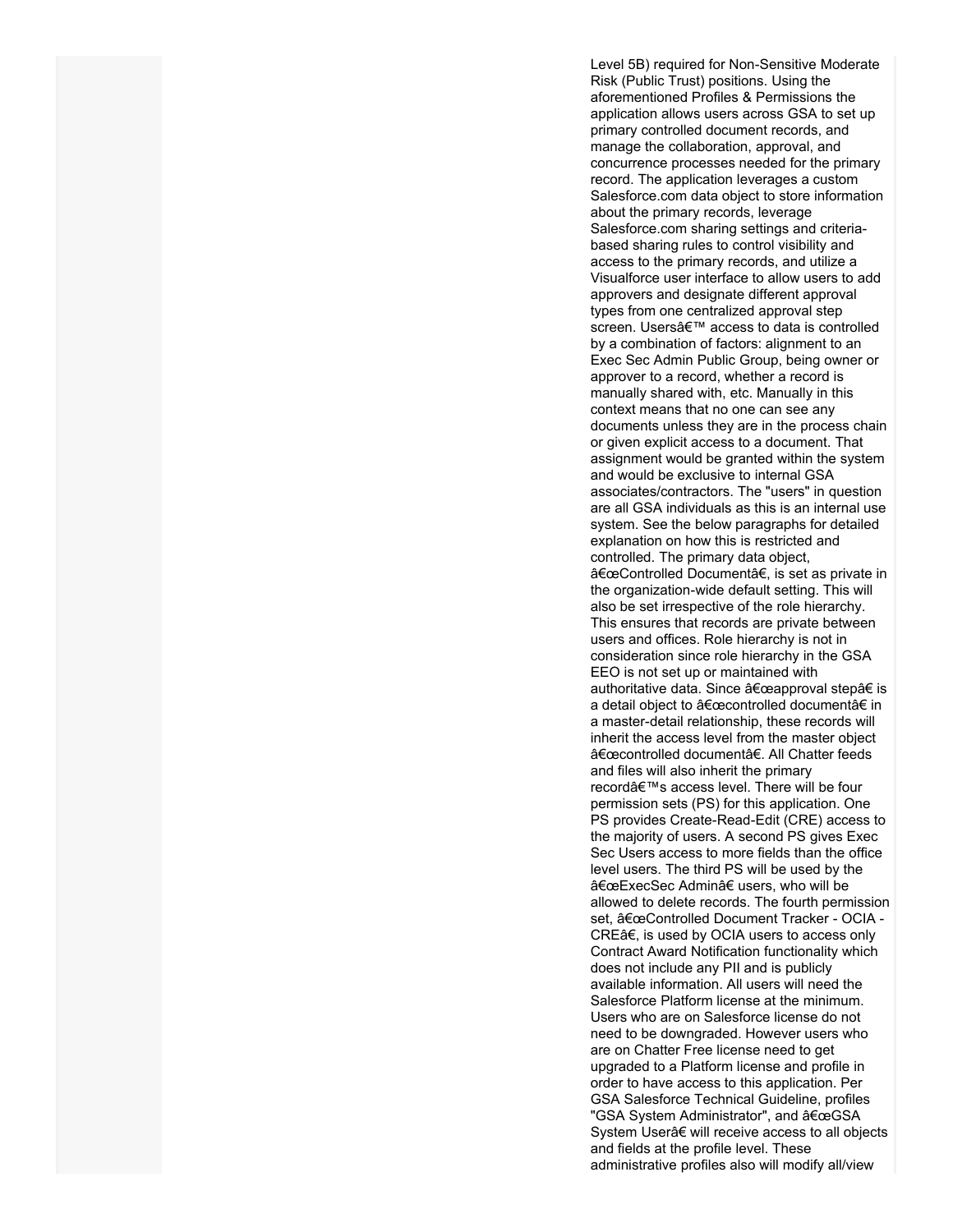|                 |                                                                                                                            | all access to all records in this application. This<br>is an existing construct that will not be altered<br>through this project. There are three criteria-<br>based sharing rules that grant access to Exec<br>Sec users via public groups (PG). â-One<br>sharing rule grants access to Exec Sec USERS<br>(PG: Controlled Document Tracker Exec Sec<br>User) when "allow Exec Sec Access†is<br>selected. $\hat{a}$ — The second sharing rule grants<br>access to Exec Sec ADMINS (PG: Controlled<br>Document Tracker-Exec Sec Admin) when<br>"allow Exec Sec Access†is selected. â-<br>The third rule shares CDT records that contain<br>C in the Document ID with the "Controlled"<br>Document Tracker-Exec Sec Admin" group with<br>the exception of offices B and C. Read/Write is<br>granted in all sharing rules. The application<br>allows record owners to share records to other<br>users on an ad-hoc basis with those people that<br>have a business need to know. This is needed<br>to meet access needs that fall outside of the<br>sharing rules and Apex sharing criteria. This<br>also provides maximum flexibility to record<br>access control. The application shares records<br>with users who are designated as approvers to<br>the primary record. Approvers will receive<br>read/write access to the primary record and<br>related children/Chatter records. Private records<br>must be shared manually for anyone else to<br>receive access. |
|-----------------|----------------------------------------------------------------------------------------------------------------------------|---------------------------------------------------------------------------------------------------------------------------------------------------------------------------------------------------------------------------------------------------------------------------------------------------------------------------------------------------------------------------------------------------------------------------------------------------------------------------------------------------------------------------------------------------------------------------------------------------------------------------------------------------------------------------------------------------------------------------------------------------------------------------------------------------------------------------------------------------------------------------------------------------------------------------------------------------------------------------------------------------------------------------------------------------------------------------------------------------------------------------------------------------------------------------------------------------------------------------------------------------------------------------------------------------------------------------------------------------------------------------------------------------------------------------------------------------------------------|
| PIA-6.2:        | Has a System Security Plan (SSP) been completed for the<br>Information System(s) supporting the project?                   | Yes                                                                                                                                                                                                                                                                                                                                                                                                                                                                                                                                                                                                                                                                                                                                                                                                                                                                                                                                                                                                                                                                                                                                                                                                                                                                                                                                                                                                                                                                 |
| PIA-6.2a:       | Enter the actual or expected ATO date from the associated<br>authorization package.                                        | 3/25/2023                                                                                                                                                                                                                                                                                                                                                                                                                                                                                                                                                                                                                                                                                                                                                                                                                                                                                                                                                                                                                                                                                                                                                                                                                                                                                                                                                                                                                                                           |
| <b>PIA-6.3:</b> | How will the system or application be secured from a physical,<br>technical, and managerial perspective?                   | As Salesforce is a cloud-based product, the<br>minor application is protected by a multitiered<br>security process. The cloud platform along with<br>GSA's implementation of security controls<br>provides a robust security profile. The data is<br>protected by multiple access controls to the<br>data, including login controls, profiles within the<br>application and permission sets in the program.<br>Program management has authority to grant<br>access to the application at all application<br>levels. All higher level system support staff are<br>granted access based upon need to<br>know/requirement based needs.                                                                                                                                                                                                                                                                                                                                                                                                                                                                                                                                                                                                                                                                                                                                                                                                                                 |
| PIA-6.4:        | Are there mechanisms in place to identify and respond to<br>suspected or confirmed security incidents and breaches of PII? | Yes                                                                                                                                                                                                                                                                                                                                                                                                                                                                                                                                                                                                                                                                                                                                                                                                                                                                                                                                                                                                                                                                                                                                                                                                                                                                                                                                                                                                                                                                 |
| PIA-6.4What:    | What are they?                                                                                                             | Intrusion systems at the agency level provide a<br>layer of security monitoring. Access to the GSA<br>ORG unit is reviewed on a weekly basis,<br>application permission sets are annually<br>reviewed by the application owner.                                                                                                                                                                                                                                                                                                                                                                                                                                                                                                                                                                                                                                                                                                                                                                                                                                                                                                                                                                                                                                                                                                                                                                                                                                     |